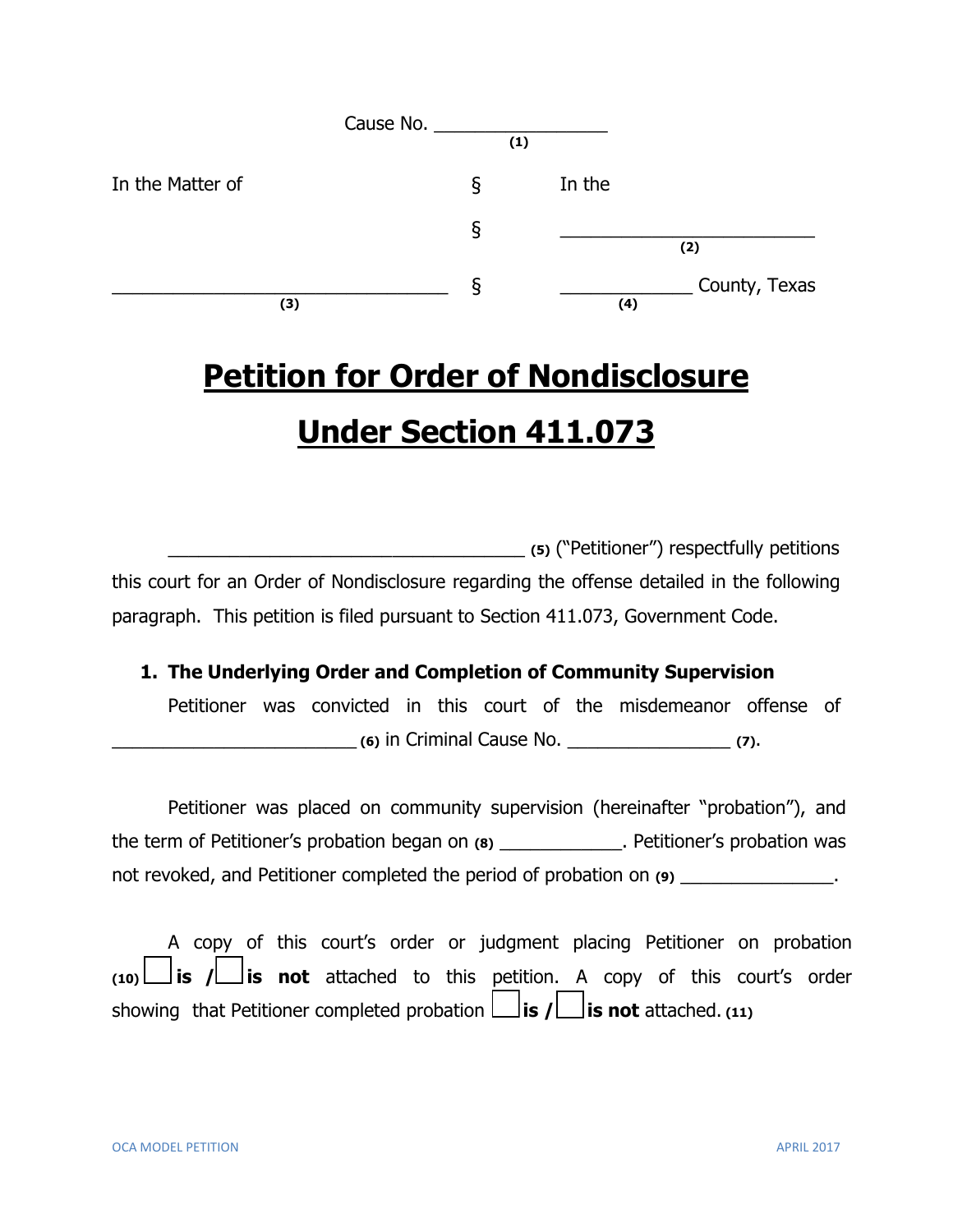## **2. Petitioner Satisfies the Requirements of Gov't Code Secs. 411.073 and 411.074**

Petitioner meets the requirements of Sec. 411.073, Government Code, because:

- the offense for which Petitioner was convicted and is requesting an order of nondisclosure was NOT a misdemeanor under:
	- o Sec. 106.041, Alcoholic Beverage Code (driving/operating watercraft under the influence of alcohol by minor),
	- o Sec. 49.04, Penal Code (driving while intoxicated),
	- o Sec. 49.05, Penal Code (flying while intoxicated),
	- o Sec. 49.06, Penal Code (boating while intoxicated),
	- o Sec. 49.065, Penal Code (assembling or operating an amusement ride while intoxicated), or
	- o Chapter 71, Penal Code (organized crime offenses);
- this court placed Petitioner on probation under a provision of Article 42.12, Code of Criminal Procedure, other than Section 5 (effective January 1, 2017, under a provision of Chapter 42A, other than Art. 42A.101), that may have included confinement as a term of probation or that may have placed Petitioner on probation after Petitioner served part of a term of confinement;
- Petitioner has never been previously convicted of or placed on deferred adjudication community supervision (hereinafter "deferred adjudication") for another offense other than an offense under the Transportation Code punishable by fine only; and
- Petitioner has met the waiting period listed in the paragraph following this sentence.

Petitioner has met the waiting period required by Sec. 411.073(d) and indicated below (check one): **(12)**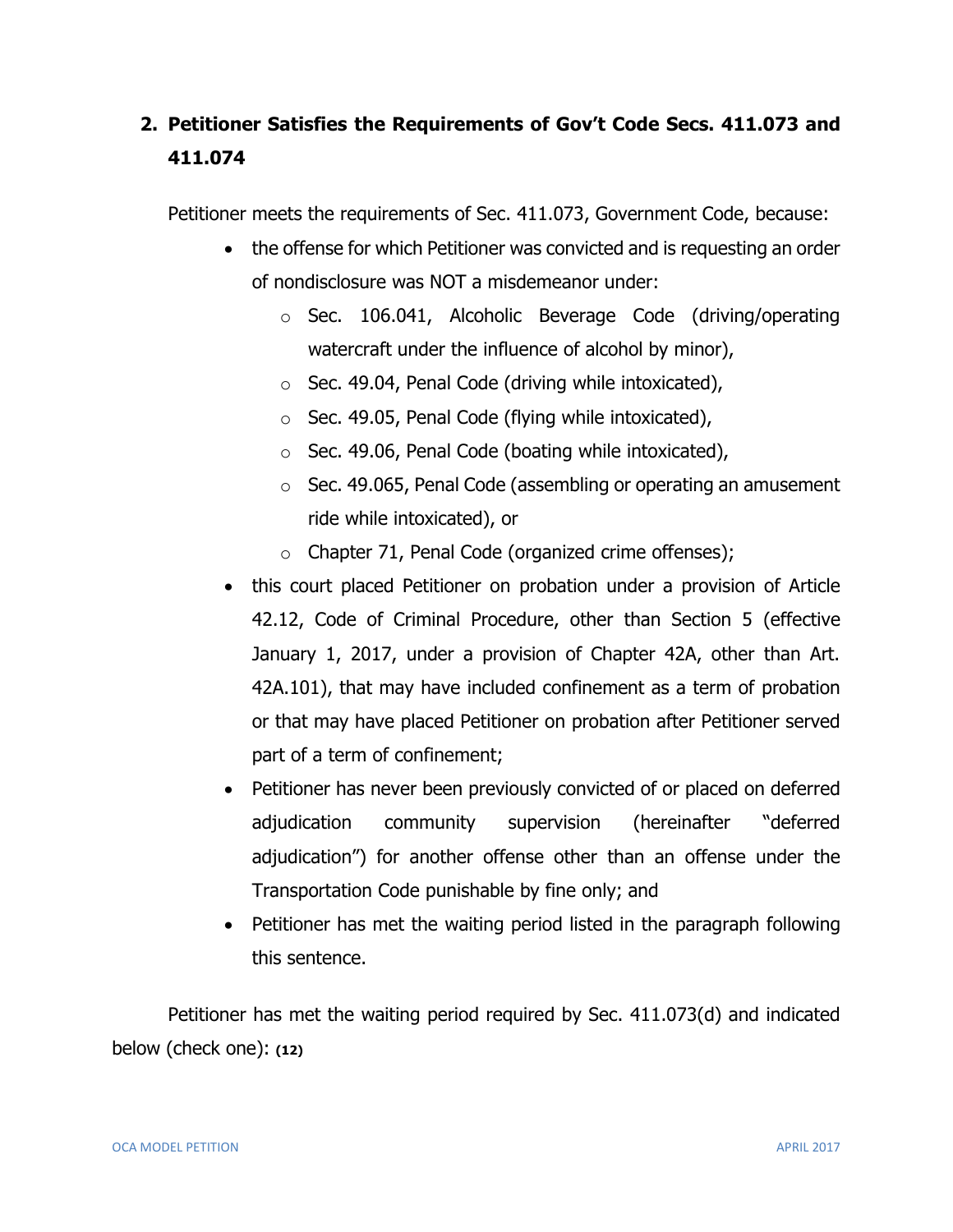on or after the second anniversary of the date of completion of the probation (Petitioner's offense was a misdemeanor under Chapter 20, 21, 22, 25, 42, 43, or 46, Penal Code); or

on or after the date of completion of the probation (Petitioner's offense was **not** a misdemeanor under Chapter 20, 21, 22, 25, 42, 43, or 46, Penal Code).

#### **3. Petitioner Satisfies the Requirements of Gov't Code Section 411.074**

Petitioner satisfies the requirements of Section 411.074, Government Code, in that during the period after the court pronounced the sentence for the offense for which Petitioner is requesting an order of nondisclosure, and during any applicable waiting period (described in Section 2 above) after completion of the probation, Petitioner was not convicted of or placed on deferred adjudication under Section 5, Article 42.12, Code of Criminal Procedure (effective January 1, 2017, Art. 42A.101), for any offense other than an offense under the Transportation Code punishable by fine only.

Further, Petitioner was not convicted of or placed on deferred adjudication for and has never been convicted of or placed on deferred adjudication for any of the following:

- (A) an offense requiring registration as a sex offender under Chapter 62, Code of Criminal Procedure; or
- (B) an offense under Texas Penal Code Section 20.04 (aggravated kidnapping); or
- (C) an offense under any of the following Texas Penal Code Sections:
	- $\bullet$  19.02 (murder);
	- $\bullet$  19.03 (capital murder);
	- 20A.02 (trafficking of persons);
	- 20A.03 (continuous trafficking of persons);
	- 22.04 (injury to a child, elderly individual, or disabled individual);
	- 22.041 (abandoning or endangering a child);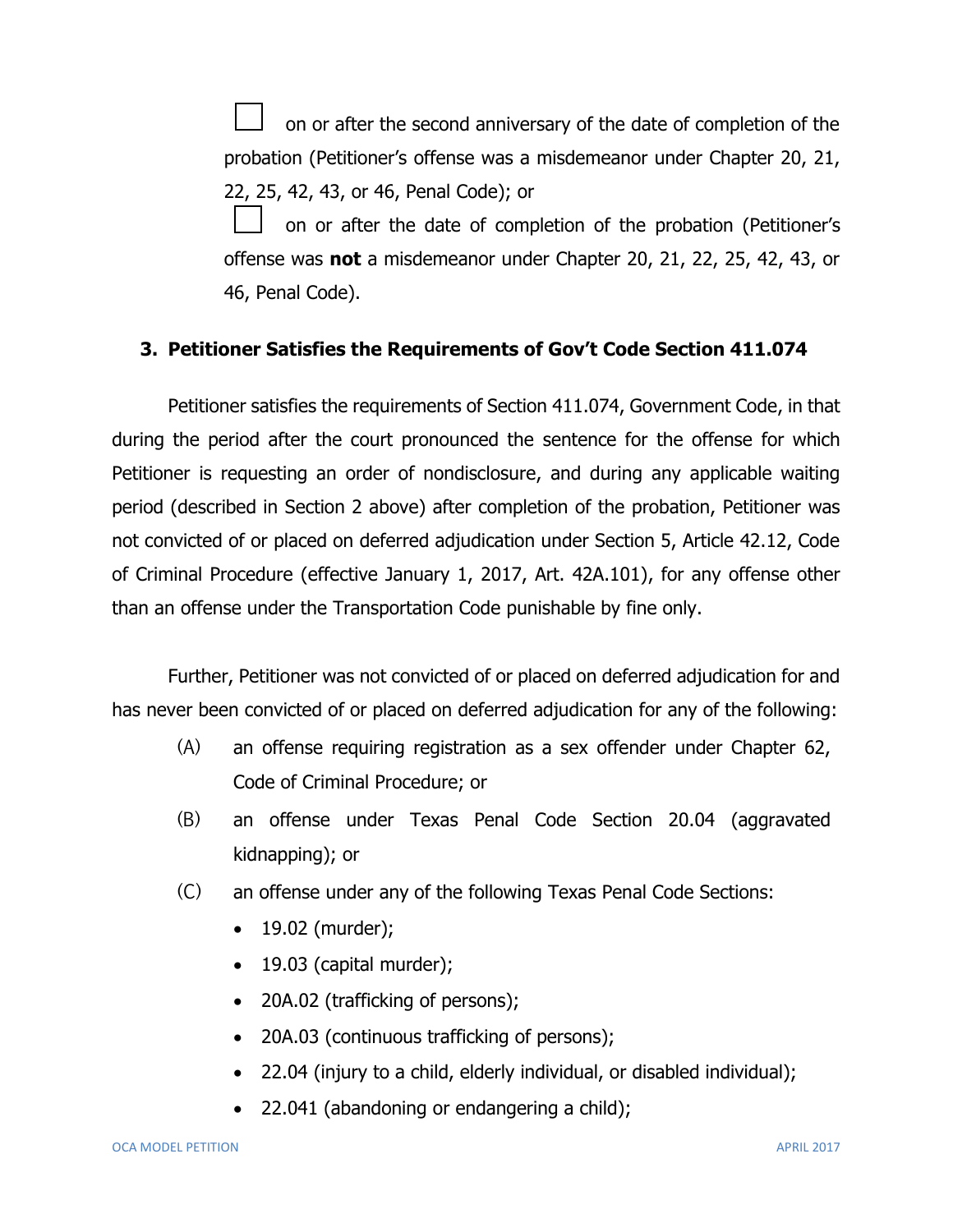- 25.07 (violation of court orders or conditions of bond in a family violence, sexual assault or abuse, stalking, or trafficking case);
- 25.072 (repeated violation of certain court orders or conditions of bond in family violence, sexual assault or abuse, stalking, or trafficking case); or
- 42.072 (stalking); or
- (D) any other offense involving family violence, as defined by Section 71.004, Family Code.

Additionally, the court did not make an affirmative finding that the offense for which Petitioner is requesting an order of nondisclosure involved family violence, as defined by Section 71.004, Family Code.

#### **4. Petitioner is Entitled to File a Petition for an Order of Nondisclosure**

Petitioner is entitled to file this petition because Petitioner has satisfied each of the requirements necessary to be so entitled. A person is entitled to file a petition for an order of nondisclosure under Sec. 411.073, Government Code, if the person:

- was convicted of a misdemeanor but not one of the misdemeanors listed in Secs. 411.073(a) and 411.074(b), Government Code;
- was placed on probation and ordered to serve a period of confinement for that particular misdemeanor;
- completed probation without it being revoked;
- has never previously, during the period after the court pronounced the sentence, or during any applicable waiting period, been convicted of or placed on deferred adjudication for another offense other than an offense under the Transportation Code punishable by fine only ; and
- has met the requirements of Sections 411.073 and 411.074, Government Code, including: waiting the requisite amount of time to file a petition for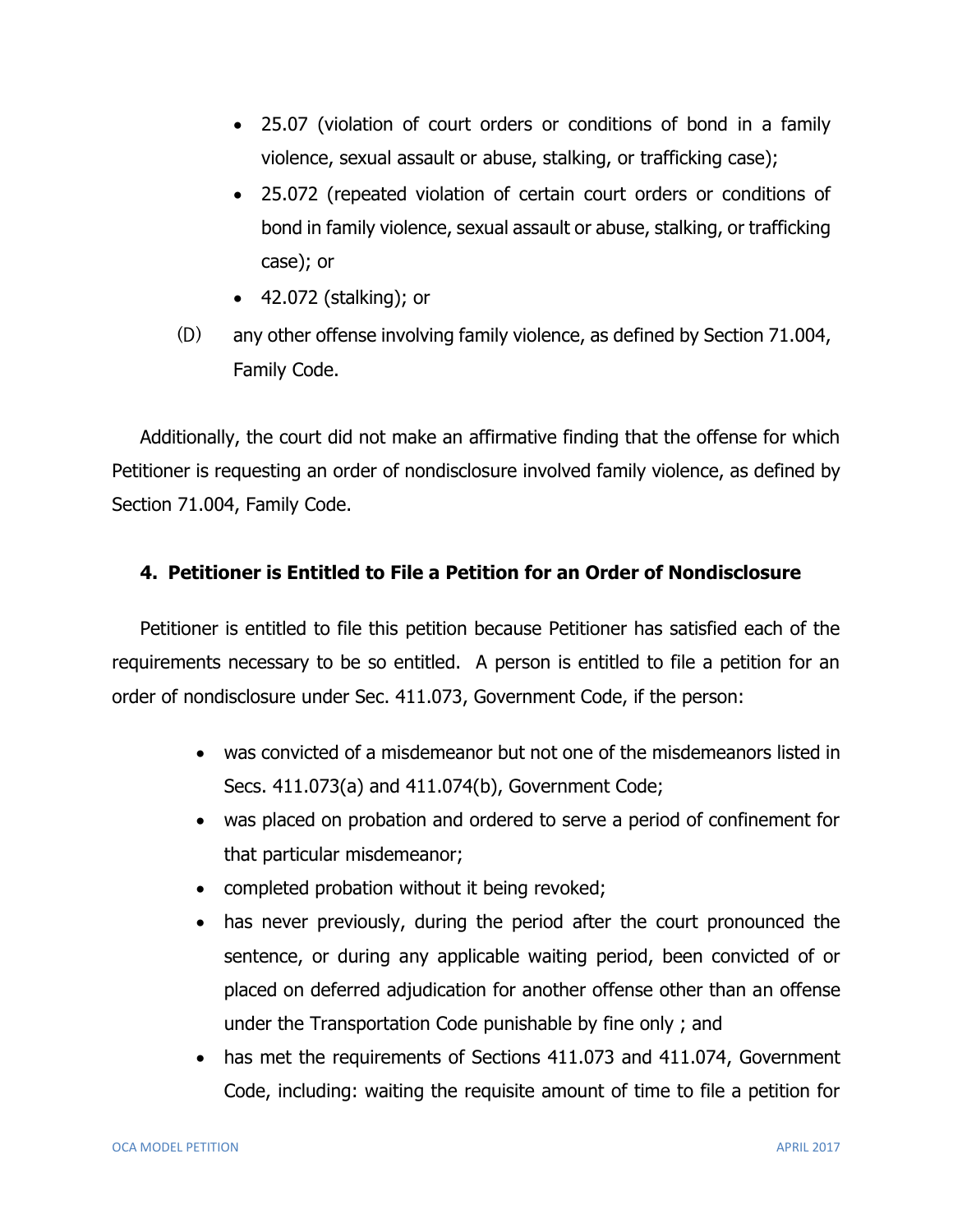an order of nondisclosure; no affirmative finding by the court that the offense for which Petitioner is requesting an order of nondisclosure involved family violence as defined by Sec. 71.004, Family Code.

#### **5. Issuance of an Order of Nondisclosure is in the Best Interest of Justice**

The issuance of an Order of Nondisclosure in this case is in the best interest of justice.

#### **6. The Fee to File the Petition has been Paid or Otherwise Satisfied**

The fee to file this petition is the total amount of the fee required to file a civil petition and \$28.00, or a petitioner may submit a *Statement of Inability to Afford Payment* of Court Costs in lieu of paying the filing fee. Petitioner has included: **(13)**

the required filing fee; or

a Statement of Inability to Afford Payment of Court Costs in lieu of the required filing fee.

### **7. Prayer for Relief**

Petitioner prays that after notice to the state, an opportunity for a hearing, and a determination by the court that Petitioner is entitled to file this petition and issuance of the order of nondisclosure is in the best interest of justice, the court will grant Petitioner's request for an order prohibiting criminal justice agencies from disclosing to the public criminal history record information related to the offense specified in this petition.

Respectfully submitted,

\_\_\_\_\_\_\_\_\_\_\_\_\_\_\_\_\_\_\_\_\_\_\_\_\_\_\_\_\_\_\_\_ **(14)**

\_\_\_\_\_\_\_\_\_\_\_\_\_\_\_\_\_\_\_\_\_\_\_\_\_\_\_\_\_\_\_\_\_\_\_\_\_\_\_\_\_\_\_\_\_\_\_\_\_ **(15)**